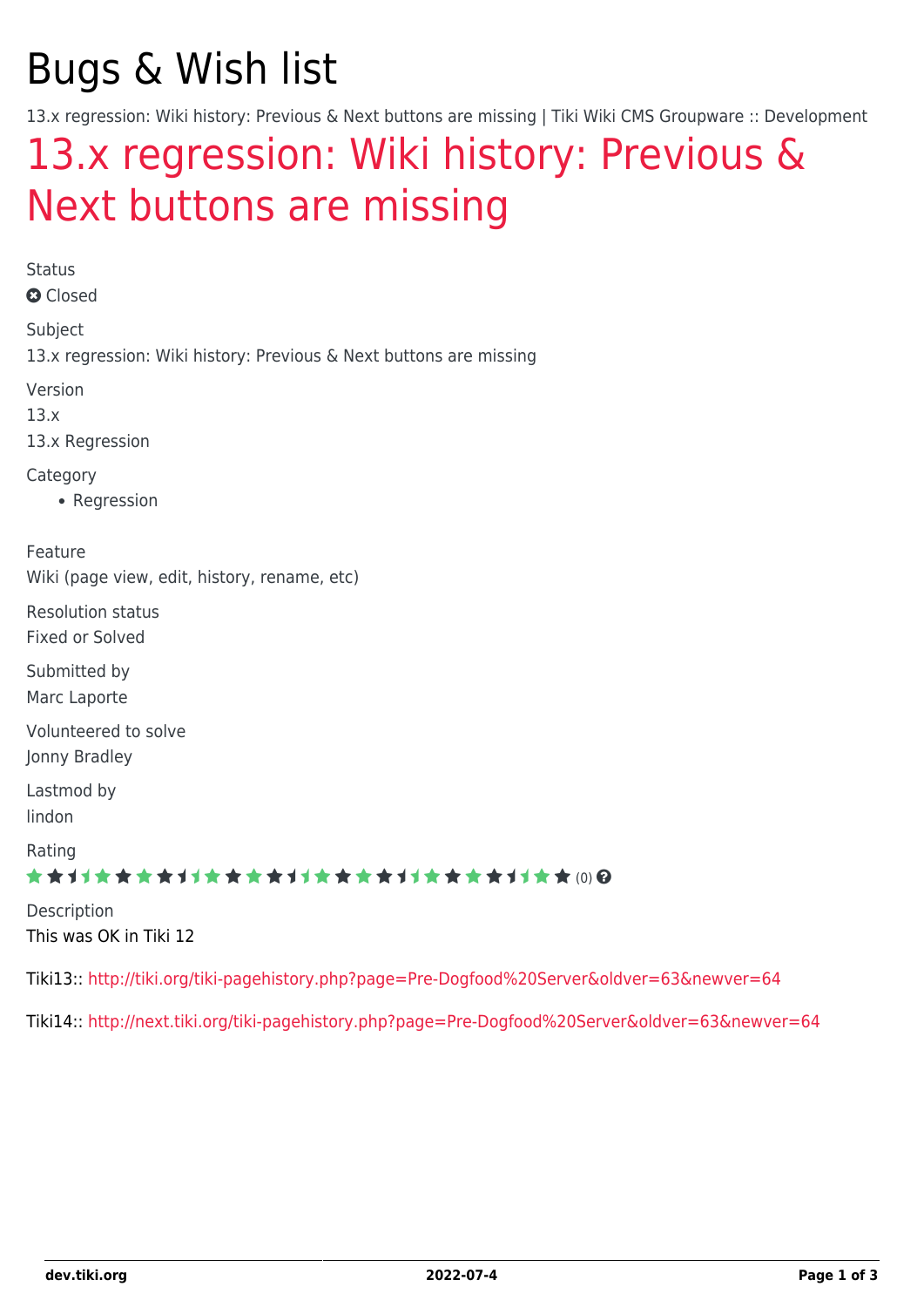hext.tiki.org/tiki-pagehistory.php?page=Pre-Dogfood%20Server&oldver=63&newver=64



#### Maybe related to this commit?

<http://sourceforge.net/p/tikiwiki/code/49450>

Solution [r52599](http://sourceforge.net/p/tikiwiki/code/52599)

I'm guessing this was fixed with so I am closing this report. Please re-open if any issues.

Importance 6 Easy to solve? 9 Priority 54 Demonstrate Bug (Tiki 19+)